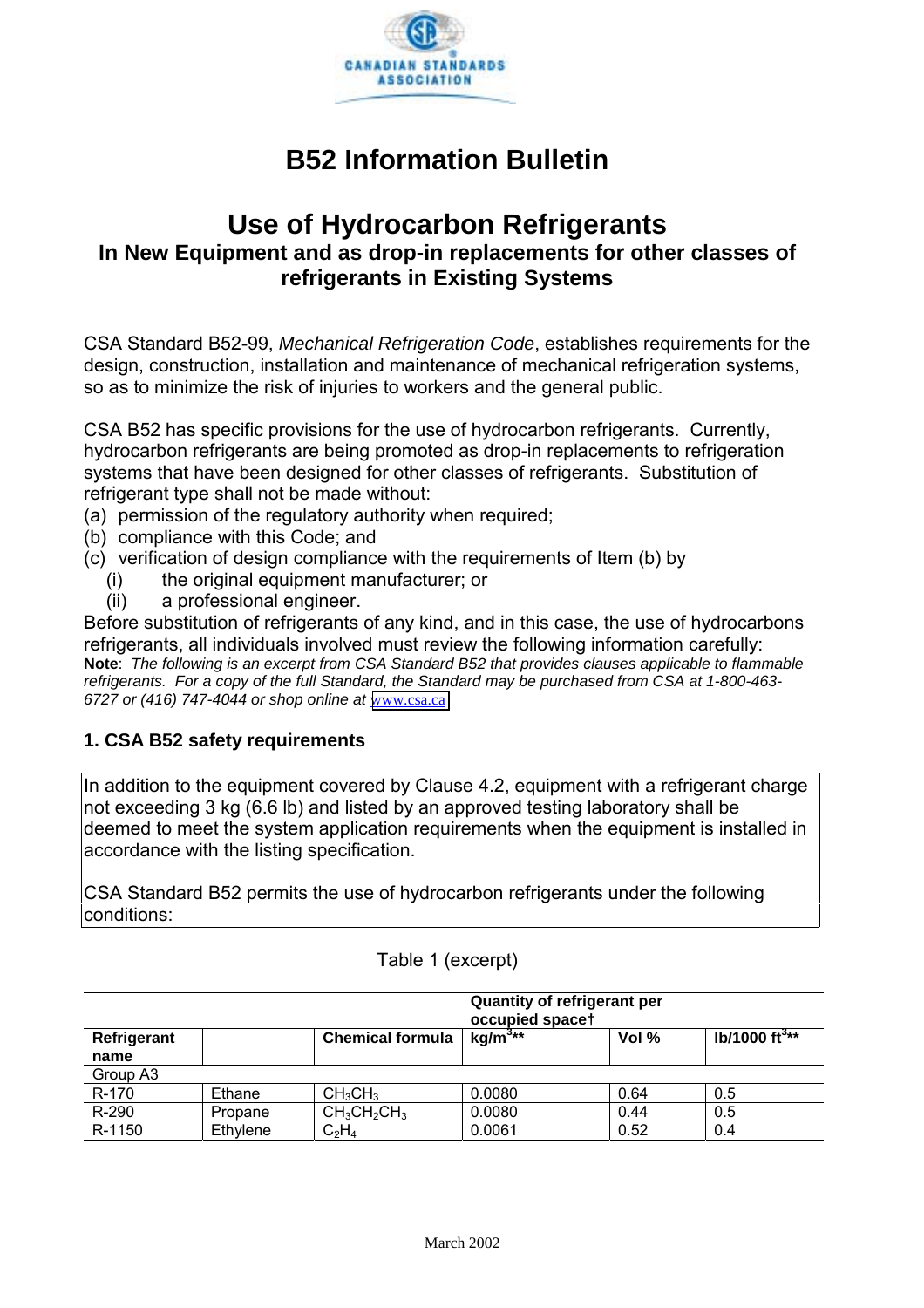

#### **Table 2** (excerpt)

| Refrigerant          | <b>System</b>          | Occupancy            |                                           |                   |                   |
|----------------------|------------------------|----------------------|-------------------------------------------|-------------------|-------------------|
| Group                | Leakage<br>Probability | <b>Institutional</b> | <b>Public</b><br>assembly/<br>residential | <b>Commercial</b> | <b>Industrial</b> |
| A3<br>(Hydrocarbons) | High                   | (i)                  | (i)                                       | (i)               | (c)               |
|                      | ∟0W                    |                      |                                           |                   | (g)               |

(c) Rule  $3.1$  – For refrigeration systems of 75 kW (100 HP) or less, when the quantity of refrigerant in each system exceeds Table 1 quantities, the rules for commercial occupancy shall apply unless all of the following occur:

(i) the area containing the entire refrigeration system is separated from the rest of the building by tight construction with tight-fitting doors;

**Note**: *This area may include multiple rooms, some of which could be refrigerated work areas containing low side components and other rooms that may contain compressors.*

(ii) access is restricted to authorized personnel, and personnel density and means of egress are in compliance with workplace safety and health legislation and building codes where applicable;

(iii) detectors are located in areas where refrigerant vapour from a leak will be concentrated so as to provide warning at a concentration not exceeding the refrigerant(s)  $TLV<sup>®</sup> - TWA$ , except in the case of ammonia where the maximum concentration shall be 300 ppm.

(iv) When the quantity of refrigerant, except refrigerants in Groups A1 and B1, exceeds Table 3 quantities, no flame-producing device or hot surface above 425ºC (800ºF) shall be permitted; and

(v) When the quantity of refrigerant, except Groups A1 and B1 and ammonia, exceeds Table 1 quantities, the area shall be classified as a hazardous location and all electrical equipment shall conform to the requirements of Class 1, Zone 2, of CSA Standard C22.1.

- (g) Rule  $7 -$  When the quantity of refrigerant in any system exceeds Table 3 amounts, all refrigerant-containing parts, except piping and those parts outside the building, shall be installed in a machinery room constructed in accordance with the provisions of Clause 5.3 with limitations on refrigerant quantities as follows:
- (i) institutional  $-250$  kg (550 lb);
- (ii) public assembly  $\blacksquare$  no limit except Item (h);
- (iii) residential  $-$  no limit except Item (h);
- $(iv)$  commercial  $-$  no limit except Item  $(h)$ ; and
- $(v)$  industrial  $\qquad \qquad$  no limit except Item (h):
- (h) Rule 8 ― When the quantity of refrigerant in any system exceeds Table 1 amounts, all refrigerant-containing parts, except piping, low-side components, condensers, and parts outside the building, shall be installed in a machinery room constructed in accordance with the provisions of Clause 5.2.

 In addition, refrigerants of Groups A2, A3, B2, and B3 shall meet the following requirements:

| (i)  | the special machinery room requirements of Clause 5.3 shall apply; and |
|------|------------------------------------------------------------------------|
| (ii) | except for ammonia systems, amounts of refrigerant exceeding 500 kg    |
|      | (1100 lb) shall be approved by the authority having jurisdiction.      |